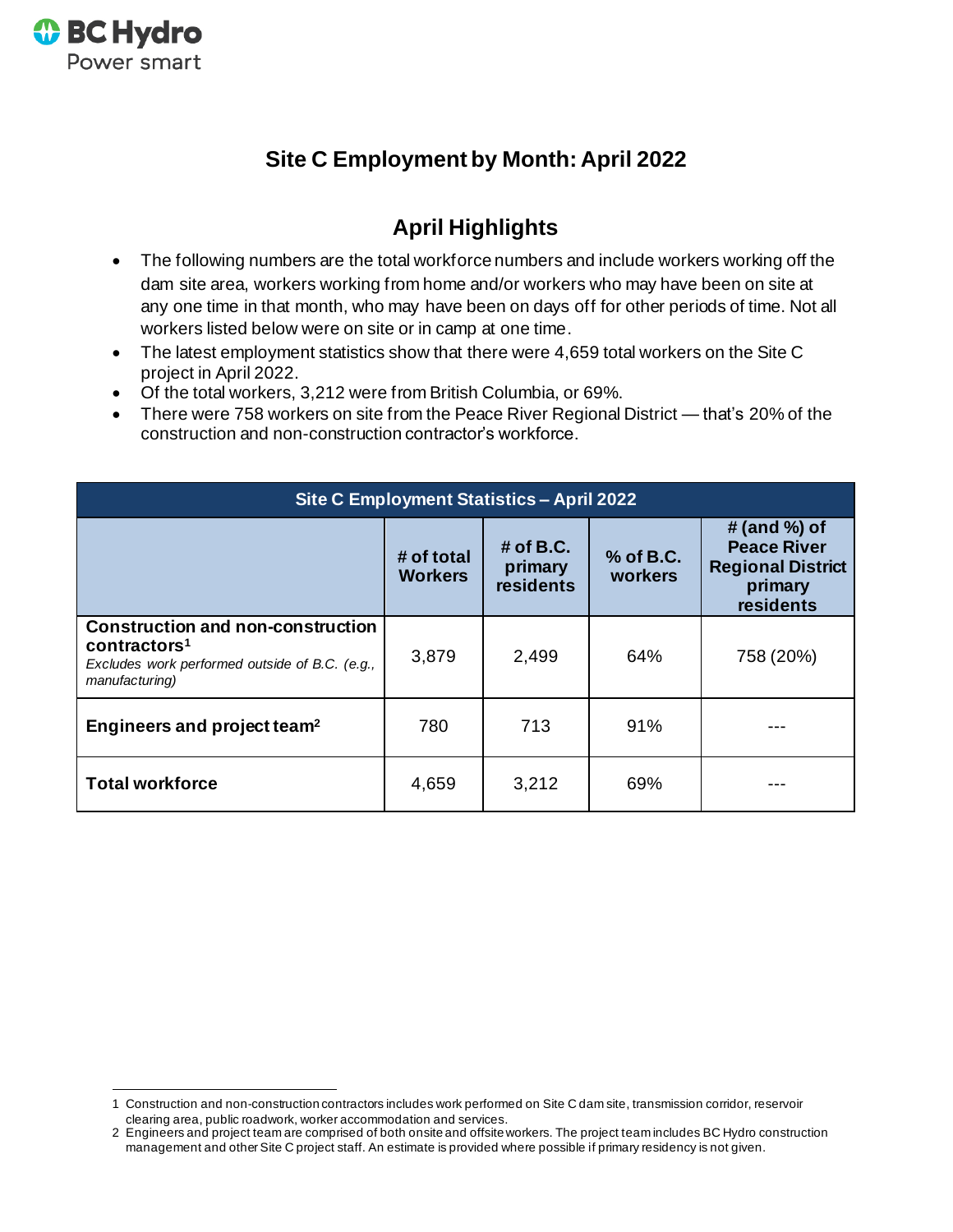

## **Annual trending**

As with any construction project, the number of workers — and the proportion from any particular location — will vary month-to-month and also reflects the seasonal nature of construction work.



### **Apprentices**

As with any construction project, the number of apprentices will vary depending on the type work being performed. As construction progresses, there will be additional opportunities for apprentices on the project. The number of apprentices employed on the project decreased from 172 in March 2022, to 170 during the month of April 2022.

#### **International workers**

For some of the major project components of Site C, BC Hydro has contracted with companies who have substantial global expertise. During the month of April 2022, there was one worker in a specialized position working for Site C construction and non-construction contractors, who was subject to the Labour Market Impact Assessment process under the federal Temporary Foreign Worker Program. Additionally, there were 30 management and professionals working for Site C construction and non-construction contractors through the federal International Mobility Program.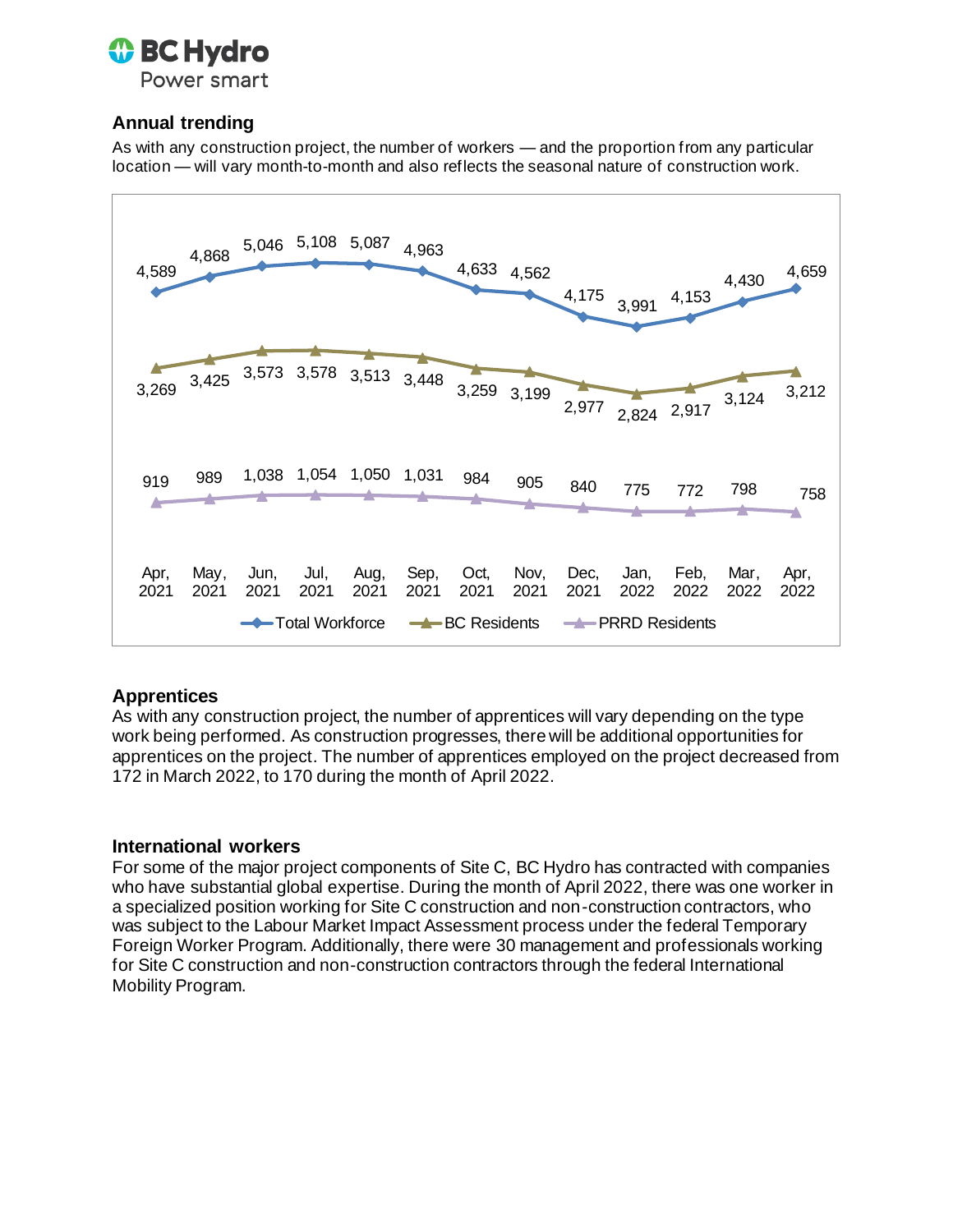

#### **Indigenous**

There were 354 Indigenous people working for Site C. The number of Indigenous people was provided by on-site construction and non-construction contractors that have a contractual requirement to report on Indigenous inclusion in their workforce. Workers voluntarily self-declare their Indigenous status to their employer.

#### **Women**

There were 498 women working for Site C construction and non-construction contractors. The number of women was provided by on-site construction and non-construction contractors that have a contractual requirement to report on the number of women in their workforce.